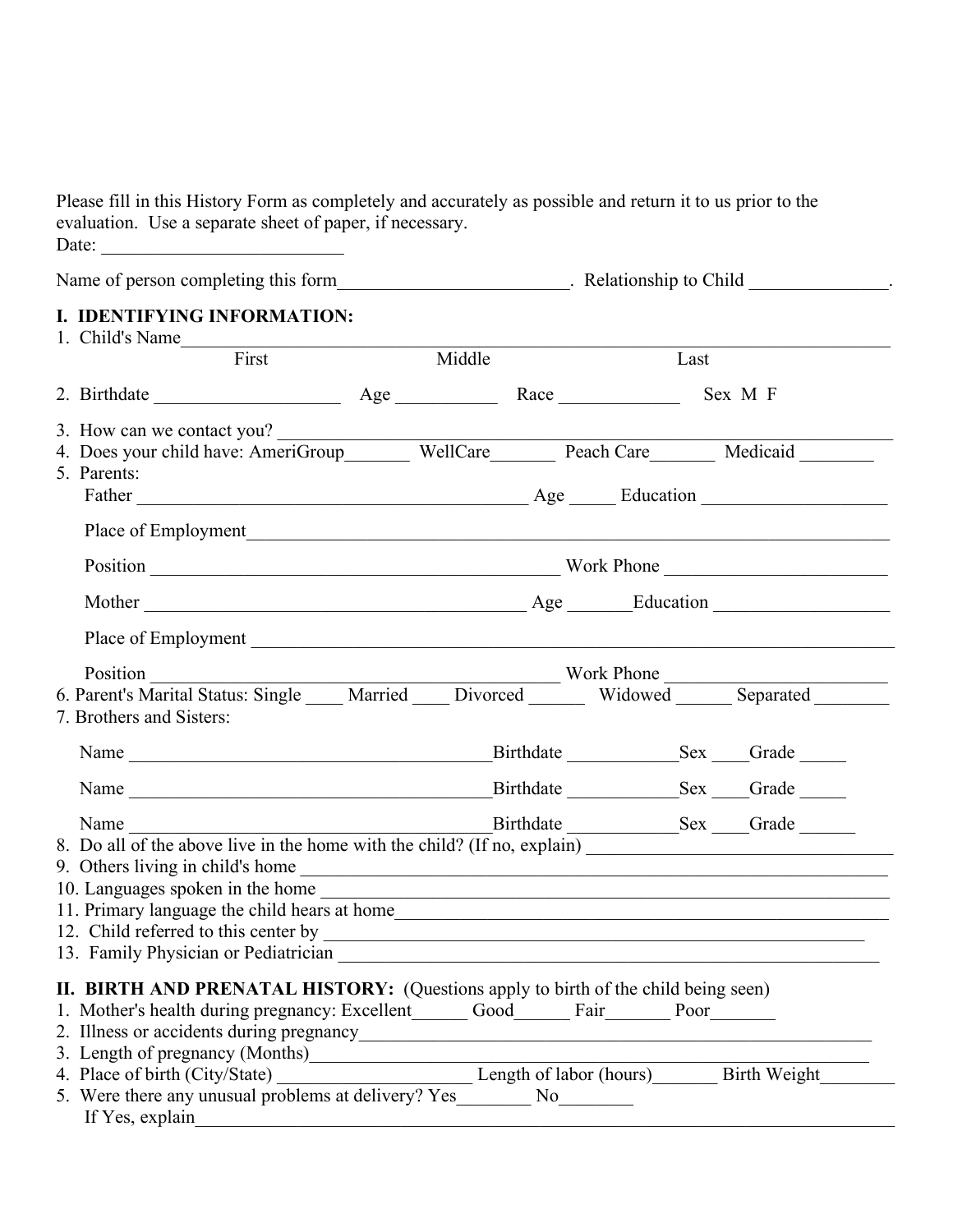## **BIRTH/PRENATAL HISTORY CONTINUED:**

|  | 6. Type of delivery: Normal Breech |  | Cesarean | $\Gamma$ | High Forceps | Other |
|--|------------------------------------|--|----------|----------|--------------|-------|
|--|------------------------------------|--|----------|----------|--------------|-------|

- 7. Age of mother at time of child's birth\_\_\_\_\_\_\_\_\_\_\_\_\_ Age of Father\_\_\_\_\_\_
- 8. Were any of the following procedures used during the first five days of the baby's life? Spinal tap \_\_\_\_\_\_\_ Skull X-ray \_\_\_\_\_ Oxygen \_\_\_\_\_ Chest X-ray \_\_\_\_\_ Blood Transfusion \_\_\_\_\_\_ Incubator \_\_\_\_\_\_
- 9. Color at birth: Normal Blue Jaundice (Yellowish)
- 10. Any abnormalities or deformities not already mentioned?
- 11. Did the newborn baby ever have any of the following? (Circle those that apply) Fever- Excessive Vomiting- Allergies- Bleeding- Colic-Feeding Problems- Excessive Crying
- 12. Length of stay in the hospital

**III. DEVELOPMENT:** (Estimate Nos. 1 through 4 as closely as possible)

- 1. At what **age** did the child: Hold up head \_\_\_\_\_\_\_Sit alone\_\_\_\_\_\_\_ Stand alone\_\_\_\_\_\_Walk alone\_\_\_\_\_ Feed himself\_\_\_\_\_\_\_Drink from a cup\_\_\_\_\_\_Dress without help \_\_\_\_\_\_\_Tie shoes\_\_\_\_\_\_\_\_\_\_ Color within an outline\_\_\_\_\_\_ Use scissors\_\_\_\_\_\_\_\_\_
- 2. When was he weaned?(age) \_\_\_\_\_\_\_\_\_ Did he use a pacifier? Yes \_\_ No \_\_\_ Until What age? \_\_\_\_\_\_\_\_\_ Did he suck his thumb or  $f{\overline{r}}$   $\overline{r}$   $\overline{r}$   $\overline{r}$   $\overline{r}$   $\overline{r}$   $\overline{r}$   $\overline{r}$   $\overline{r}$   $\overline{r}$   $\overline{r}$   $\overline{r}$   $\overline{r}$   $\overline{r}$   $\overline{r}$   $\overline{r}$   $\overline{r}$   $\overline{r}$   $\overline{r}$   $\overline{r}$   $\overline{r}$   $\overline{r$
- 3. At what age did he gain control of bladder while awake ? While asleep
- 4. At what age did he gain control of his bowels while awake? While asleep
- 5. Which hand does he use? \_\_\_\_\_\_\_\_\_\_ At what age was this established\_\_\_\_\_\_\_\_\_\_\_\_\_\_\_\_\_\_
- 7. Does he have difficulty using his hands? Yes\_\_\_ No\_\_\_ If yes, explain\_\_\_\_\_\_\_\_\_\_\_\_\_\_\_\_\_\_\_\_\_\_\_\_\_\_\_\_\_\_
- 8. Does he have difficulty chewing? Yes  $\overline{N_0}$   $\overline{N_0}$  Swallowing? Yes  $\overline{N_0}$

## **IV. SOCIAL:**

- 1. Does child spend all or part of his day with someone other than parents? Yes No If yes, please explain 2. Check all the following that apply: Enjoys being with people Entertains himself well Does not
- play well alone Has difficulty concentrating Is clumsy Is restless Is overactive Is underactive  $\frac{1}{\sqrt{1-\frac{1}{n}}}$  Is withdrawn and prefers to be alone  $\frac{1}{\sqrt{1-\frac{1}{n}}}$  Is unpopular and rejected  $\frac{1}{\sqrt{1-\frac{1}{n}}}$
- 3. How would you describe the child's temperament? Outgoing  $\frac{1}{\sqrt{2\pi}}$  Shy  $\frac{1}{\sqrt{2\pi}}$  Easy going  $\frac{1}{\sqrt{2\pi}}$ Difficult \_\_\_\_\_\_\_\_ Other \_\_\_\_\_\_\_\_\_\_\_\_\_\_\_\_\_\_\_\_\_\_\_\_\_\_\_\_\_\_\_\_\_\_\_\_\_\_\_\_\_\_\_\_\_\_\_\_\_\_\_\_\_\_\_\_\_\_\_\_\_\_\_\_\_\_\_
- 
- 3. Favorite play activities
- 4. Playmates include: 5. Which best describes your discipline: Firm Lenient (easy) Inconsistent 6. What form of discipline is usually used? Verbal Reprimand  $\frac{1}{\sqrt{1-\lambda}}$  Time Out  $\frac{1}{\lambda}$  Spanking  $\frac{1}{\lambda}$
- Other (explain)
- 7. Who usually disciplines the
- child?
- 8. Has the child had any emotionally traumatic (shocking) experiences? Yes<sup>to</sup> No. If Yes, explain and describe the effect on the child\_\_\_\_\_\_\_\_\_\_\_\_\_\_\_\_\_\_\_\_\_\_\_\_\_\_\_\_\_\_\_\_\_\_\_\_\_\_\_\_\_\_\_\_\_\_\_\_\_\_\_\_\_\_\_\_\_\_

## **V. MEDICALHISTORY:**

- 1. Present state of child's health: Excellent Good Poor
- 2. Medical diagnosis, if any
- 2. Illnesses (Give **ages** the child had the following): German Measles \_\_\_\_\_\_\_\_ Red Measles \_\_\_\_\_\_\_\_ Croup Scarlet Fever Whooping Cough Sinusitis Rickets Pneumonia Diphtheria Tonsillitis Convulsions Mumps Diphtheria

## **MEDICAL HISTORY CONTINUED:**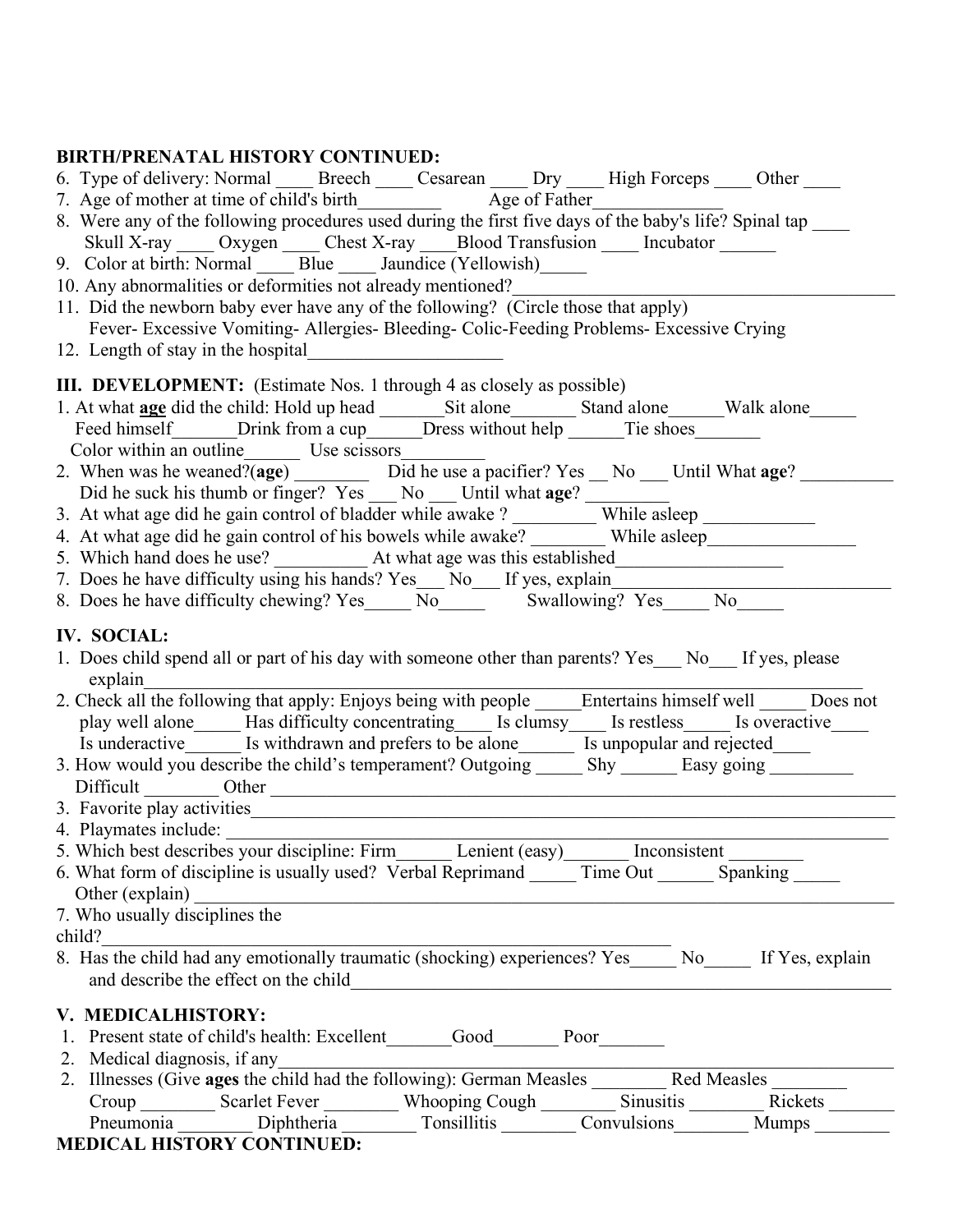| Ear aches/infections _________ Chronic Colds ________ Allergies ________ Meningitis _______                                                                            |
|------------------------------------------------------------------------------------------------------------------------------------------------------------------------|
| Encephalitis Other illnesses and ages: <u>Community</u> impacting on the development of the child                                                                      |
|                                                                                                                                                                        |
|                                                                                                                                                                        |
| When?                                                                                                                                                                  |
|                                                                                                                                                                        |
| Where was he hospitalized?<br>6. ACCIDENTS AGE HOSPITALIZED HOW LONG                                                                                                   |
|                                                                                                                                                                        |
| 7. Is Child presently taking medication? Yes No Which ones?                                                                                                            |
| VI. EDUCATION:                                                                                                                                                         |
| 1. Did/does he attend Preschool? Yes___ No_____                                                                                                                        |
| 2. Current School                                                                                                                                                      |
| 3. List schools attended including the locations and dates that your child attended them                                                                               |
|                                                                                                                                                                        |
|                                                                                                                                                                        |
|                                                                                                                                                                        |
| 5. Has he failed grades? Yes No If so, which ones?<br>6. List any special classes he has attended or tutoring he has received (include Special Education, Occupational |
|                                                                                                                                                                        |
| Therapy, Physical therapy etc.)                                                                                                                                        |
| 7. Has your child received Speech Therapy services?                                                                                                                    |
|                                                                                                                                                                        |
|                                                                                                                                                                        |
| 9. What did Speech Therapy work on? (examples: pronunciation of sounds/words, understanding spoken                                                                     |
| language, increasing the words the child said etc.)<br><u>Language</u> , increasing the words the child said etc.)                                                     |
|                                                                                                                                                                        |
| VII. SPEECH AND LANGUAGE HISTORY:                                                                                                                                      |
| 1. Did he coo/gurgle as an infant? $\underline{Age}$ Did he babble as an infant? $\underline{Age}$                                                                     |
| 2. At what age did he first say $\underline{word(s)}$ ? What were they?                                                                                                |
|                                                                                                                                                                        |
| 4. At what age did he combine two or more words?                                                                                                                       |
|                                                                                                                                                                        |
| 5. At what age did he begin to use sentences?                                                                                                                          |
| N <sub>o</sub><br>6. Did speech learning ever seem to stop for a period? Yes<br>If so, please explain                                                                  |
| Cries<br>7. How does he let you know he feels? Laughs<br>Smiles<br>None of these                                                                                       |
| 8. How does he make his needs known? Speech<br>Gestures<br><b>Both</b>                                                                                                 |
| N <sub>0</sub>                                                                                                                                                         |
| 9. Does he attempt to imitate speech? Yes                                                                                                                              |
| 10. Does he use voice or speech for his own pleasure? Yes<br>N <sub>o</sub>                                                                                            |
| 11. Does he excessively "parrot" or "echo" what is said to him? Yes<br>N <sub>0</sub>                                                                                  |
| 12. Does he speak primarily in whispered speech? Yes<br>N <sub>0</sub>                                                                                                 |
| To others? Yes<br>13. Is his speech understandable to family? Yes<br>N <sub>0</sub><br>N <sub>o</sub>                                                                  |
| 14. Describe the child's speech problem                                                                                                                                |
| 15. At what <b>age</b> was this speech problem noticed?                                                                                                                |
| Has it improved? Yes<br>No                                                                                                                                             |
| 16. What have you done to help improve his speech?                                                                                                                     |